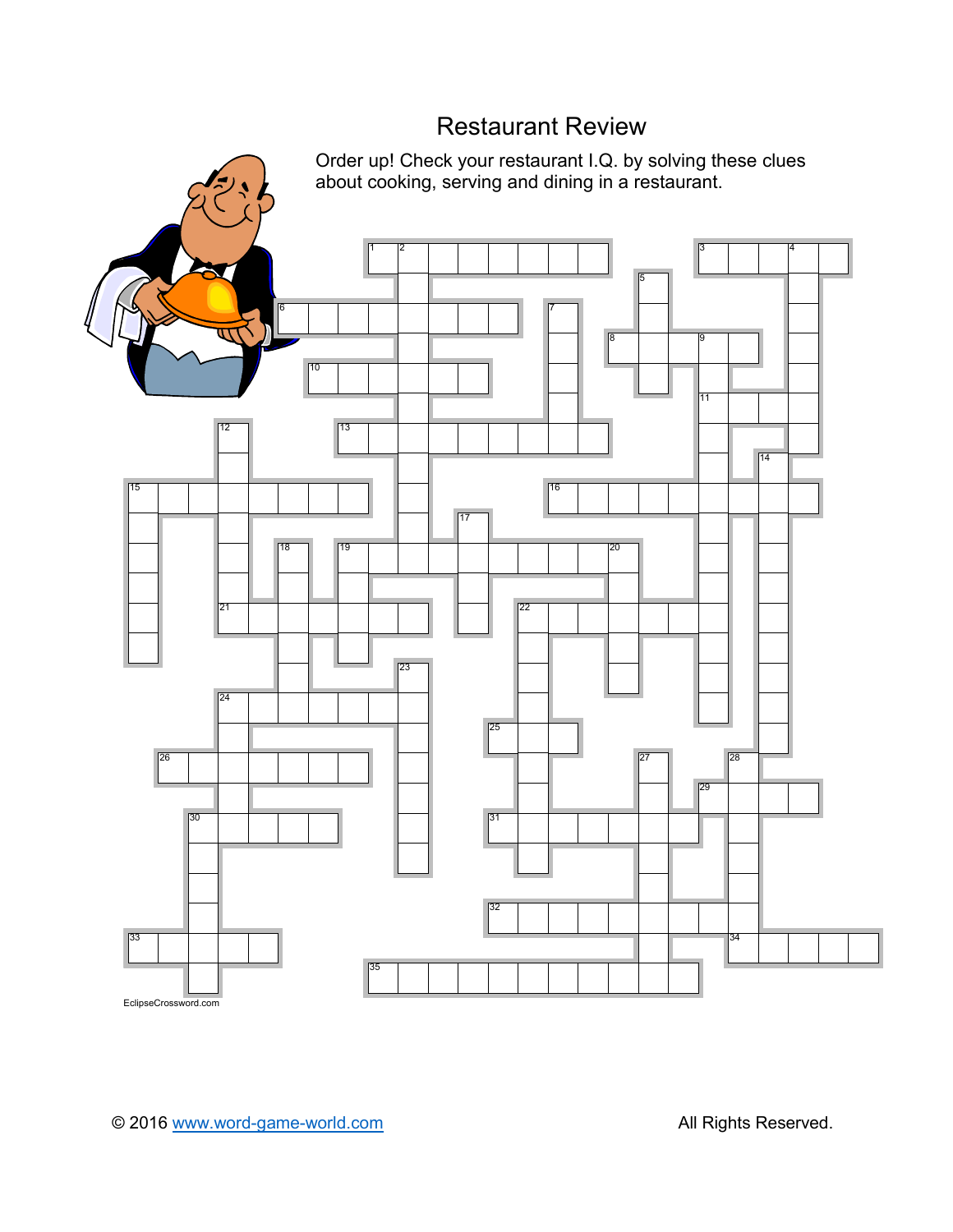## Across

- 1. Another word for "tip"
- 3. A group of people who eat together
- 6. Liquid topping for salads
- 8. How to order coffee with no cream
- 10. Dish served as the main course of a meal
- 11. Printed list of food that a restaurant serves
- 13. Dry flavoring added to food
- 15. Bread, salad or vegetable eaten with a meal (2 wds)
- 16. First course of the meal
- 19. Sauces, such as mustard, that are added for flavoring
- 21. Last course of a meal, often sweet
- 22. Remove food from the freezer to thaw
- 24. Amount of food served for one person
- 25. Money give to staff for good service
- 26. Tools for eating
- 29. Cooked meat that is pink inside
- 30. Seating with cushioned benches on two sides of a table
- 31. Staff member who collects customers' money
- 32. Edible liquids
- 33. You ask for this at the end of the meal
- 34. Dishes suitable for Muslims
- 35. List of groups waiting to be seated (2 wds.)

## Down

- 2. An arrangement made with a restaurant, in advance, to eat there at a specific time
- 4. Food ordered to be eaten at home
- 5. Warm to soften, as with cheese or butter
- 7. Dishes suitable for people who don't eat meat, fish, eggs or cheese
- 9. Free of charge
- 12. Food rolled and cooked in bread crumbs
- 14. Food suitable for those who don't eat meat
- 15. Person who takes your order and brings your food
- 17. Not spicy
- 18. Dishes suitable for Jewish people
- 19. Professionally-trained person who prepares the food
- 20. Long hollow plastic stick used for drinking
- 22. Take-home container for unfinished food (2 wds)
- 23. Clothing that a staff member must wear
- 24. Outdoor seating
- 27. Fresh-cooked dishes of the day, usually offered at a reduced price
- 28. Food added to a plate for appearance or color
- 30. Self-serve table of food where customers choose their own food